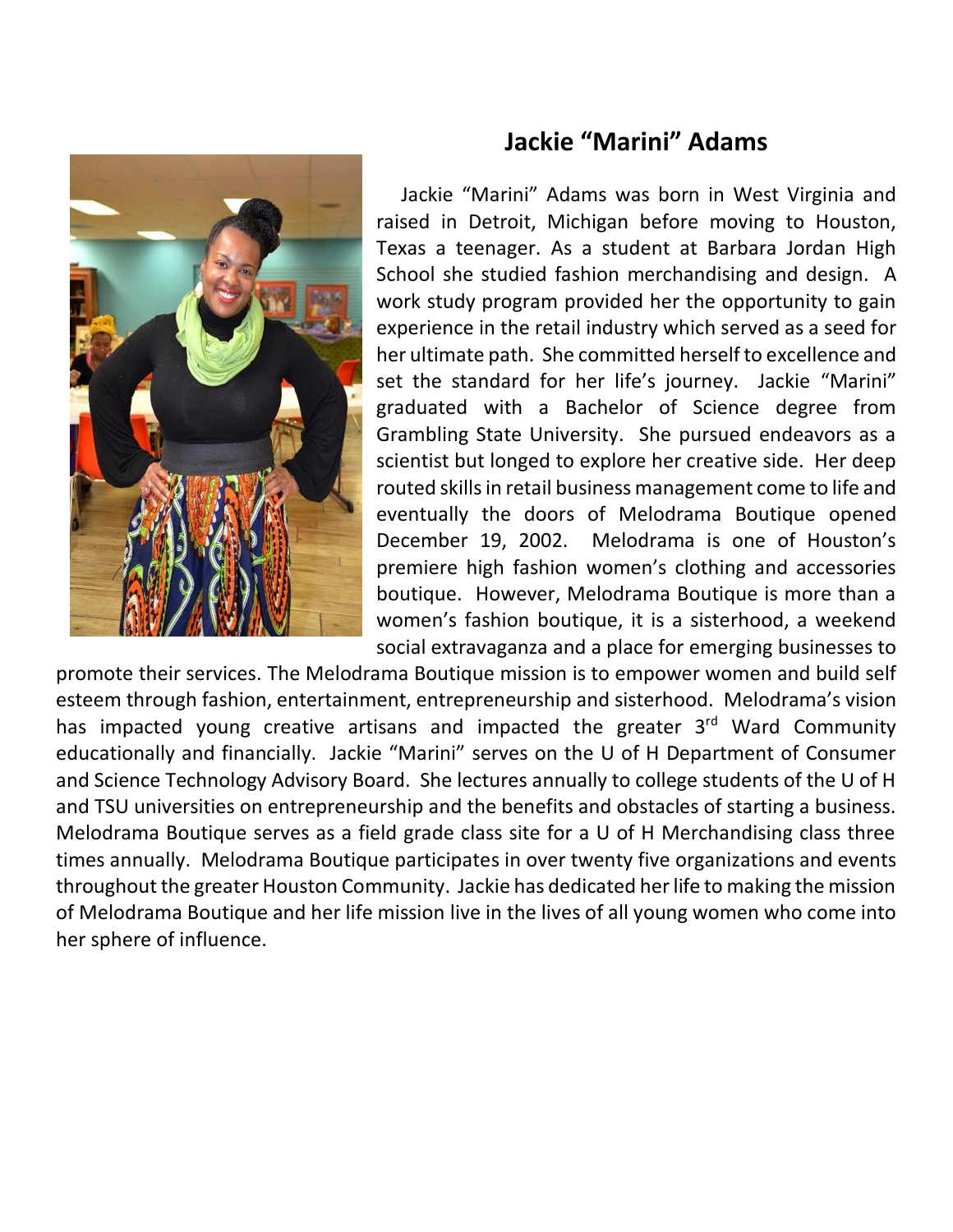#### **2014 Community Service Award Recipients**

**~ Central Region ~** Rev. Anthony Ambidwile Carter Rev. Karen Migozo Taylor

**~ Southwest Region ~** Rev. Diana Anika Worthy

### **2013 Community Service Award Recipients**

## **~ Central Region ~**

Akua Budu-Watkins Barbara Nzapa McCarroll-Jones Bishop Walter Sele Chalmers Judy Abeo Neal - Mamie Zwadie King Chalmers -

> **~ Southwest Region ~** Runyararo Fana

#### **2012 Community Service Award Recipients**

**~ Central Region ~** Cardinal Diana Nilaja Stewart Cardinal Gary Muthamaki Bennett Lt. James Tacuma Ribbron

#### **~ Southern Region ~**

Cardinal Justina Olubayo Dismuke Mwalimu Abasi Mwalimu Chikuyu Rosel J. Fann

### **~ Southwest Region ~**

Bishop Sylvia Djenaba Bradshaw Norma Raawiya Thomas Thirkield Mother Defina Thomas

#### **2011 Community Service Award Recipients**

#### **~ Central Region ~**

Bishop Nkenge Abi Cardinal F.E. Baye Landy Kefentse Chike, Ph.D.

## **~ Southern Region ~**

Bro. Ade Oguntoye Fundi Ewa Ife Omo Oba Stanley Mw. Olatunji Cotton